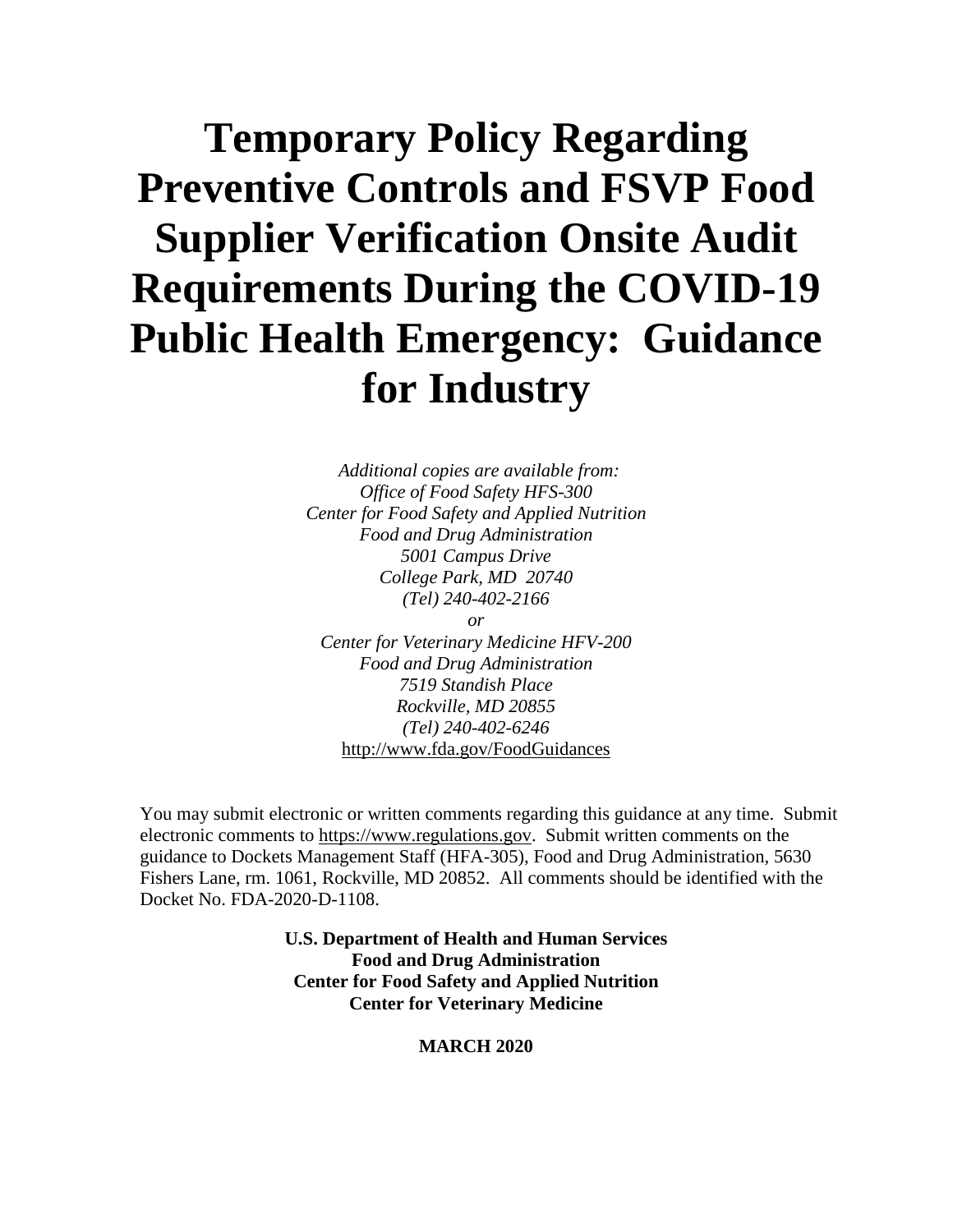## TABLE OF CONTENTS

## **I. Introduction**

- **II. Background**
- **III. Discussion**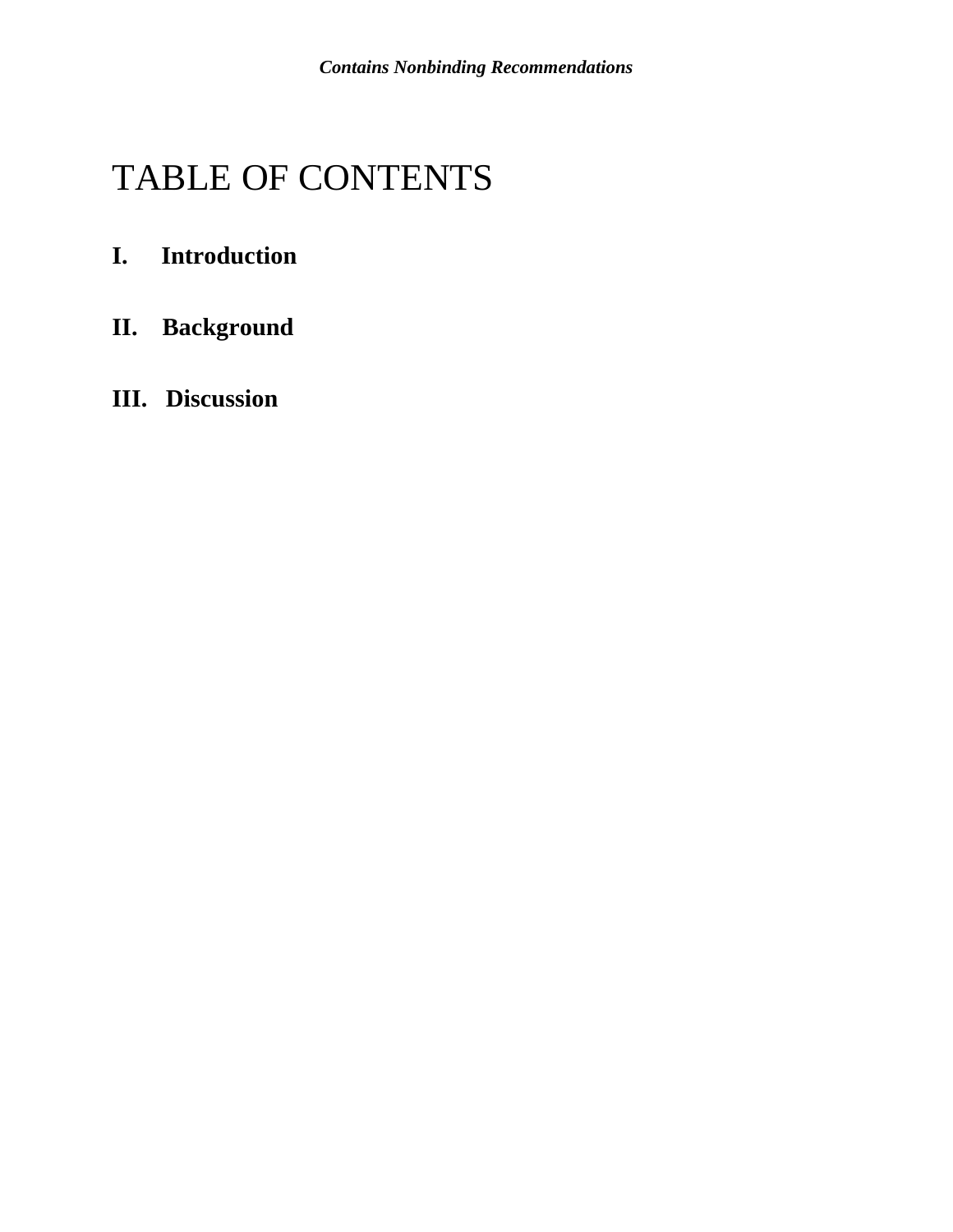# **Temporary Policy Regarding Preventive Controls and FSVP Food Supplier Verification Onsite Audit Requirements During the COVID-19 Public Health Emergency: Guidance for Industry**

This guidance represents the current thinking of the Food and Drug Administration (FDA, the Agency, or we) on this topic. It does not establish any rights for any person and is not binding on FDA or the public. You can use an alternative approach if it satisfies the requirements of the applicable statutes and regulations. To discuss an alternative approach, contact the FDA staff responsible for this guidance as listed on the title page.

### **I. Introduction**

The purpose of this guidance is to state the current intent of the Food and Drug Administration (FDA, we, or the Agency), in certain circumstances related to the impact of the coronavirus outbreak (COVID-19), not to enforce requirements in three foods regulations to conduct onsite audits of food suppliers if other supplier verification methods are used instead.

The three regulations are Current Good Manufacturing Practice, Hazard Analysis, and Risk-Based Preventive Controls for Human Food (2[1](#page-2-0) CFR part 117) ("part 117")<sup>1</sup>, Current Good Manufacturing Practice, Hazard Analysis, and Risk-Based Preventive Controls for Food for Animals ([2](#page-2-1)1 CFR part 507) ("part 507")<sup>2</sup>, and Foreign Supplier Verification Programs for Importers of Food for Humans and Animals (21 CFR part 1 subpart L) ("FSVP regulation")<sup>[3](#page-2-2)</sup>.

<span id="page-2-0"></span><sup>&</sup>lt;sup>1</sup> For more information on part 117, including links to guidance that discusses the requirements mentioned in this document, se[e https://www.fda.gov/food/food-safety-modernization-act-fsma/fsma-final-rule-preventive-controls](https://www.fda.gov/food/food-safety-modernization-act-fsma/fsma-final-rule-preventive-controls-human-food)[human-food.](https://www.fda.gov/food/food-safety-modernization-act-fsma/fsma-final-rule-preventive-controls-human-food)

<span id="page-2-1"></span> $2$  For more information on part 507, including links to guidance that discusses the requirements mentioned in this document, se[e https://www.fda.gov/food/food-safety-modernization-act-fsma/fsma-final-rule-preventive-controls](https://www.fda.gov/food/food-safety-modernization-act-fsma/fsma-final-rule-preventive-controls-animal-food)[animal-food.](https://www.fda.gov/food/food-safety-modernization-act-fsma/fsma-final-rule-preventive-controls-animal-food)

<span id="page-2-2"></span> $3$  For more information on the FSVP regulation, including links to guidance that discusses the requirements mentioned in this document, se[e https://www.fda.gov/food/food-safety-modernization-act-fsma/fsma-final-rule](https://www.fda.gov/food/food-safety-modernization-act-fsma/fsma-final-rule-foreign-supplier-verification-programs-fsvp-importers-food-humans-and-animals)[foreign-supplier-verification-programs-fsvp-importers-food-humans-and-animals.](https://www.fda.gov/food/food-safety-modernization-act-fsma/fsma-final-rule-foreign-supplier-verification-programs-fsvp-importers-food-humans-and-animals)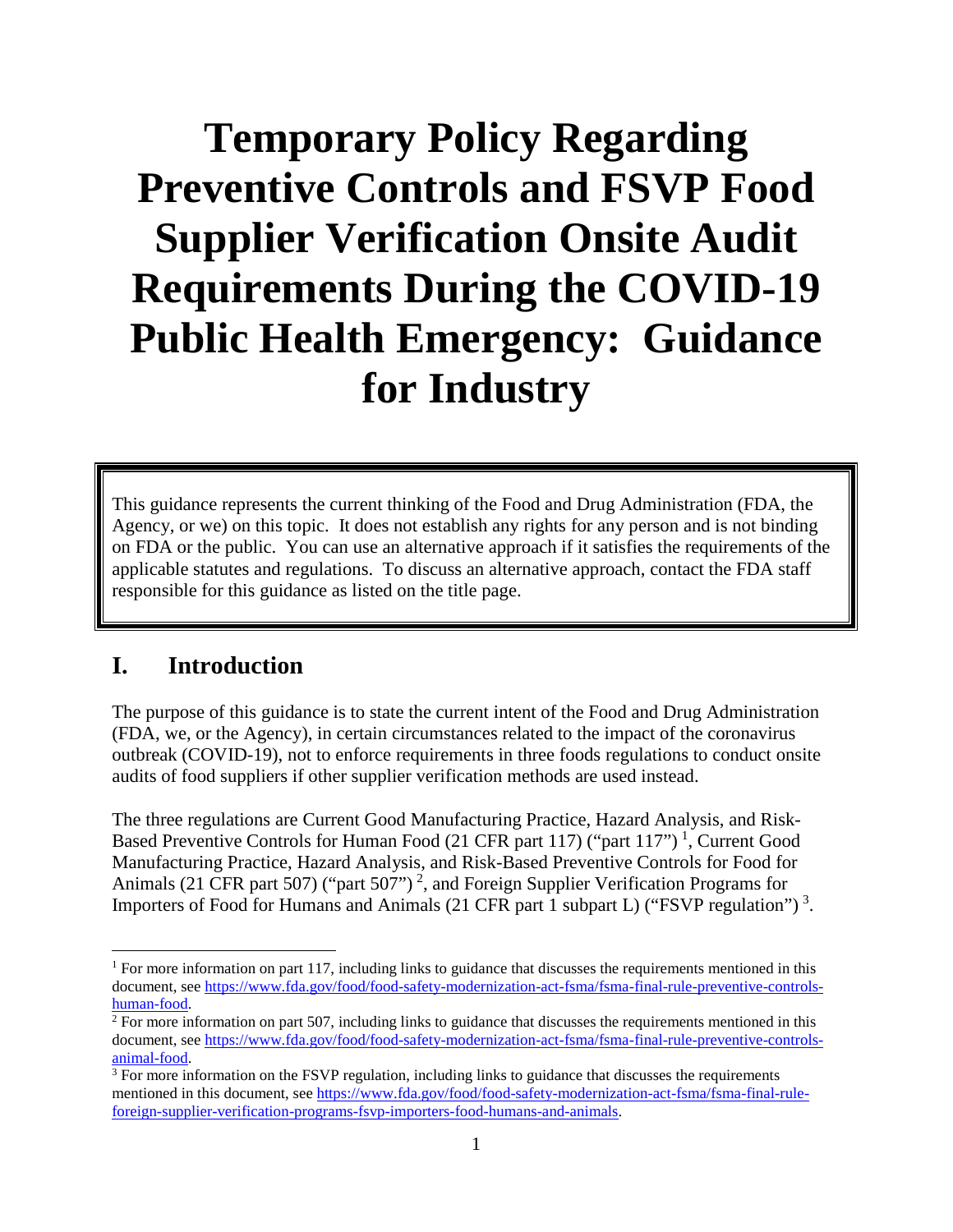#### *Contains Nonbinding Recommendations*

We are issuing this guidance consistent with our good guidance practices (GGP) regulation (21) CFR 10.115). This guidance is immediately effective because FDA has determined that prior public participation is not feasible or appropriate (21 CFR 10.115(g)(2)). The agency has made this determination because there are public health reasons for the immediate implementation of the guidance document; in particular, the guidance addresses exigent circumstances related to an ongoing public health threat.

FDA's guidance documents, including this guidance, do not establish legally enforceable responsibilities. Instead, guidances describe our current thinking on a topic and should be viewed only as recommendations, unless specific regulatory or statutory requirements are cited. The use of the word *should* in FDA guidances means that something is suggested or recommended, but not required.

## **II. Background**

### **A. Onsite Audits under Part 117, Part 507, and the FSVP Regulation**

This guidance concerns three regulations that we have established in Title 21 of the Code of Federal Regulations (21 CFR) as part of our implementation of the FDA Food Safety Modernization Act (FSMA; Pub. L.  $111-353$ )<sup>[4](#page-3-0)</sup>: part 117, part 507, and the FSVP regulation.

Subparts A, B, and F of part 117 include current good manufacturing practice (CGMP) requirements for manufacturing, packing, or holding human food. Subparts A, C, D, E, F, and G of part 117 include requirements for domestic and foreign facilities that are required to register under section 415 of the Federal Food, Drug, and Cosmetic Act (the FD&C Act) (21 U.S.C. 350d) to conduct a hazard analysis and implement risk-based preventive controls for human food (the human food preventive controls requirements). Subpart G of part 117 establishes requirements for a supply-chain program for those raw materials and other ingredients for which a receiving facility has identified a hazard requiring a supply-chain-applied control.

For domestic and foreign facilities that are required to register, subparts A, B, and F of part 507 include CGMP requirements for animal food, and subparts A, C, D, E, and F of part 507 include requirements to conduct a hazard analysis and implement risk-based preventive controls for animal food (the animal food preventive controls requirements). Subpart E of part 507 establishes requirements for a supply-chain program for those raw materials and other ingredients for which a receiving facility has identified a hazard requiring a supply-chain-applied control.

Under the FSVP regulation, FSVP importers are required to develop, maintain, and follow a foreign supplier verification program that provides adequate assurances that imported food meets applicable U.S. food safety standards.

An FSVP importer that is a receiving facility subject to section 418 of the FD&C Act is deemed to be in compliance with the requirements of the FSVP regulation, except the importer

<span id="page-3-0"></span><sup>&</sup>lt;sup>4</sup> For more information on the Agency's implementation of FSMA, se[e http://www.fda.gov/fsma.](http://www.fda.gov/fsma)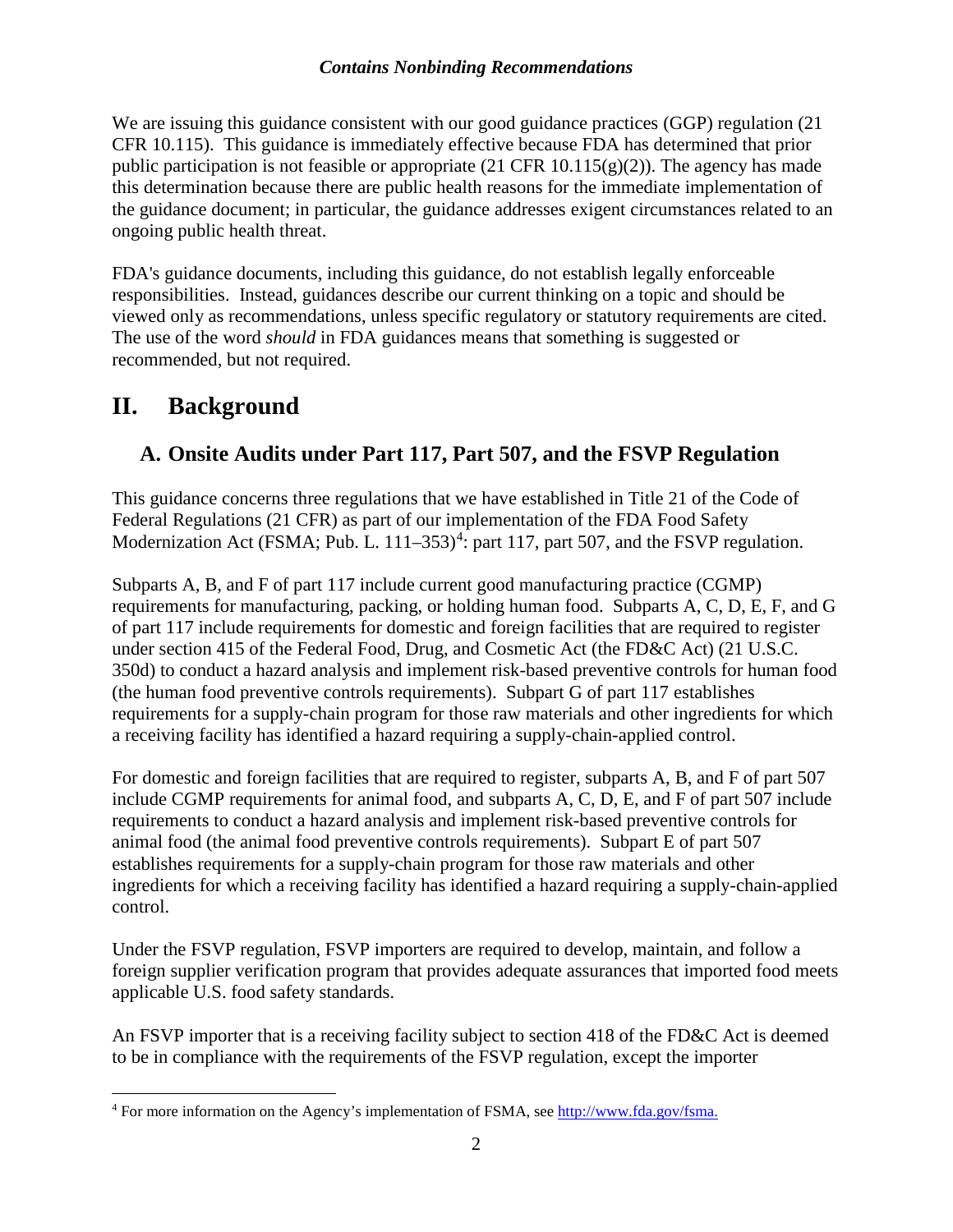#### *Contains Nonbinding Recommendations*

identification requirements in 21 CFR 1.509, if the FSVP importer has established and implemented a risk-based supply-chain program in compliance with 21 CFR part 117, subpart G or part 507, subpart E (21 CFR 1.502(c)(3)).

Part 117 defines a "receiving facility" as a facility that is subject to the human food preventive controls requirements and that manufactures/processes a raw material or other ingredient that it receives from a supplier. Part 117 defines a "supplier" as the establishment that manufactures/processes the food, raises the animal, or grows the food that is provided to a receiving facility without further manufacturing/processing by another establishment, except for further manufacturing/processing that consists solely of the addition of labeling or similar activity of a *de minimis* nature. Part 117 defines a "supply-chain-applied control" as a preventive control for a hazard in a raw material or other ingredient when the hazard in the raw material or other ingredient is controlled before its receipt. Part 507, subpart E, contains similar definitions for "receiving facility," "supplier," and "supply-chain-applied control" for animal food (21 CFR 507.3). The FSVP regulation applies to importers, some of which may be receiving facilities; it also contains similar definitions (21 CFR 1.500).

Among other things, subpart G in part 117 requires the receiving facility to establish and implement a written supply chain-program (21 CFR 117.405(a)-(b)) and approve suppliers for those raw materials and other ingredients for which the receiving facility has identified a hazard requiring a supply-chain-applied control (21 CFR  $117.415(a)(1)$ ). The receiving facility (or a designee) also must determine and conduct appropriate supplier verification activities (21 CFR 117.425, 21 CFR 117.415(a)(3)(iii)). With some exceptions, one or more supplier verification activities (e.g., onsite audit, sampling and testing, review of food safety records) must be conducted for each supplier before using the raw material or other ingredient from that supplier and periodically thereafter (21 CFR 117.430(a)).

Generally, when a hazard in a raw material or other ingredient will be controlled by the supplier and is one for which there is a reasonable probability that exposure to the hazard will result in serious adverse health consequences or death, the appropriate supplier verification activity is an onsite audit of the supplier, and it must be conducted before using the food and at least annually thereafter (21 CFR 117.430(b)(1)).

Subpart E of part 507 contains comparable supply-chain program requirements for animal food receiving facilities.

Similarly, the FSVP regulation requires importers to conduct a hazard analysis to determine whether there are any hazards that require a control (21 CFR 1.504) and, based on the hazard determine the appropriate type of verification activity as well as the frequency of conducting the activity. The foreign supplier verification activities must provide assurance that the hazards requiring a control in the imported food have been significantly minimized or prevented (21 CFR 1.506(c)). Importers must establish and follow written procedures to ensure they import food only from suppliers they have approved  $(21 \text{ CFR } 1.506(a)(1))$ . Appropriate supplier verification activities may include onsite audits, sampling and testing of a food, and review of the foreign supplier's relevant food safety records  $(21 \text{ CFR } 1.506(d)(1)(ii))$ . When a hazard in a food is controlled by the foreign supplier and is one for which there is a reasonable probability that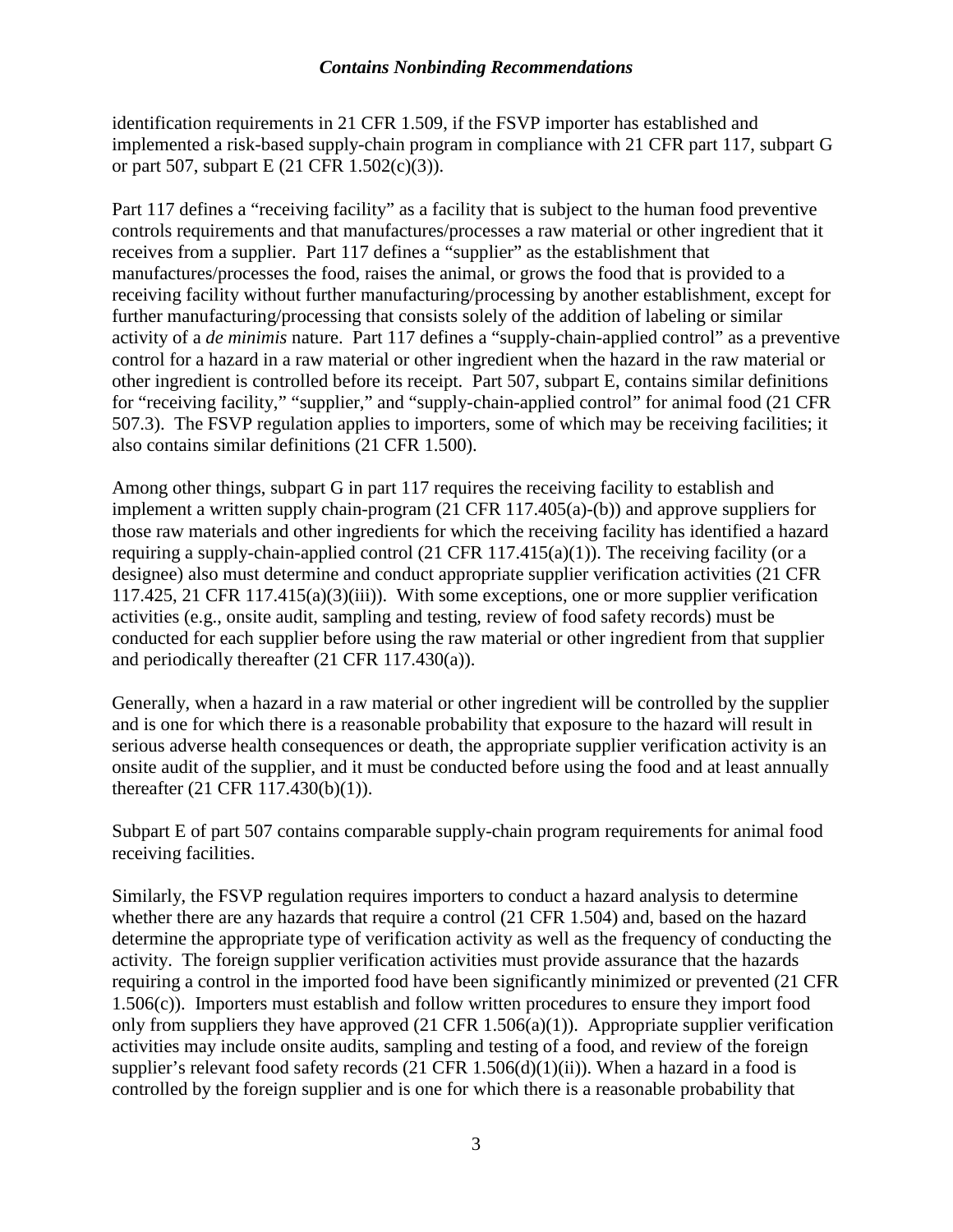exposure to the hazard will cause serious adverse health consequences or death to humans or animals, the default verification activity is to conduct an annual onsite audit before initially importing the food from the supplier and at least annually thereafter (21 CFR 1.506(d)(2)).

#### **B. Coronavirus**

In December 2019, a pneumonia of unknown cause in Wuhan, China was reported to the World Health Organization (WHO). The cause was determined to be a novel coronavirus (now designated as SARS-CoV-2), and the associated disease was labeled COVID-19. The virus spread and by January 30, 2020, the WHO declared a public health emergency of international concern<sup>[5](#page-5-0)</sup> and on March 11, 2020, declared COVID-19 a pandemic<sup>[6](#page-5-1)</sup>. Governments across the globe have instituted travel restrictions and advisories in an effort to curb the spread of the COVID-19 coronavirus. For example, the U.S. government issued a "Level 4 – Do Not Travel" advisory (the highest level) for China and on March 11, 2020 issued a "Level 3 – Reconsider Travel" advisory for global travel due to the outbreak; $^7$  $^7$  and some countries such as Italy instituted restrictions on internal travel<sup>[8](#page-5-3)</sup>. Following these travel advisories and restrictions may impact the ability of receiving facilities and FSVP importers to conduct or obtain onsite audits of their suppliers.

## **III. Discussion**

FDA does not intend to enforce the requirement for an onsite audit in part 117, part 507, and the FSVP regulation in the following circumstances:

- (1) A receiving facility or FSVP importer has determined that an onsite audit is the appropriate verification activity for an approved supplier,<sup>[9](#page-5-4)</sup> as reflected by its written food safety plan or foreign supplier verification program;
- (2) The supplier that is due for an onsite audit is in a region or country covered by a government travel restriction or travel advisory related to COVID-19;
- (3) In light of a government travel restriction or travel advisory, it is temporarily impracticable for the receiving facility or FSVP importer to conduct or obtain the onsite audit of the supplier (e.g., a receiving facility or FSVP importer is unable to obtain the services of a qualified auditor in the impacted country or region or travel to the foreign supplier to conduct the onsite audit); and
- (4) The receiving facility or FSVP importer temporarily selects an alternative verification activity or activities, such as sampling and testing food or reviewing relevant food safety

<span id="page-5-1"></span><span id="page-5-0"></span><sup>&</sup>lt;sup>5</sup> See generally, [https://www.who.int/emergencies/diseases/novel-coronavirus-2019/events-as-they-happen.](https://www.who.int/emergencies/diseases/novel-coronavirus-2019/events-as-they-happen) <sup>6</sup> Se[e https://www.who.int/dg/speeches/detail/who-director-general-s-opening-remarks-at-the-media-briefing-on](https://www.who.int/dg/speeches/detail/who-director-general-s-opening-remarks-at-the-media-briefing-on-covid-19---11-march-2020)[covid-19---11-march-2020.](https://www.who.int/dg/speeches/detail/who-director-general-s-opening-remarks-at-the-media-briefing-on-covid-19---11-march-2020)

<span id="page-5-2"></span><sup>7</sup> See generally, https://travel.state.gov/content/travel/en/traveladvisories/ea/covid-19-information.html.

<span id="page-5-3"></span><sup>8</sup> Se[e https://www.cnn.com/2020/03/09/europe/coronavirus-italy-lockdown-intl/index.html.](https://www.cnn.com/2020/03/09/europe/coronavirus-italy-lockdown-intl/index.html)

<span id="page-5-4"></span><sup>&</sup>lt;sup>9</sup> This policy does not apply to unapproved suppliers, because Parts 117 and 507 and the FSVP regulation provide for the temporary use of unapproved suppliers whose raw materials or other ingredients are subjected to adequate verification activities before acceptance for use or importation. (See 21 CFR 117.420(b)(2); 21 CFR 507.120(b)(2); 21 CFR 1506(a)(1)).